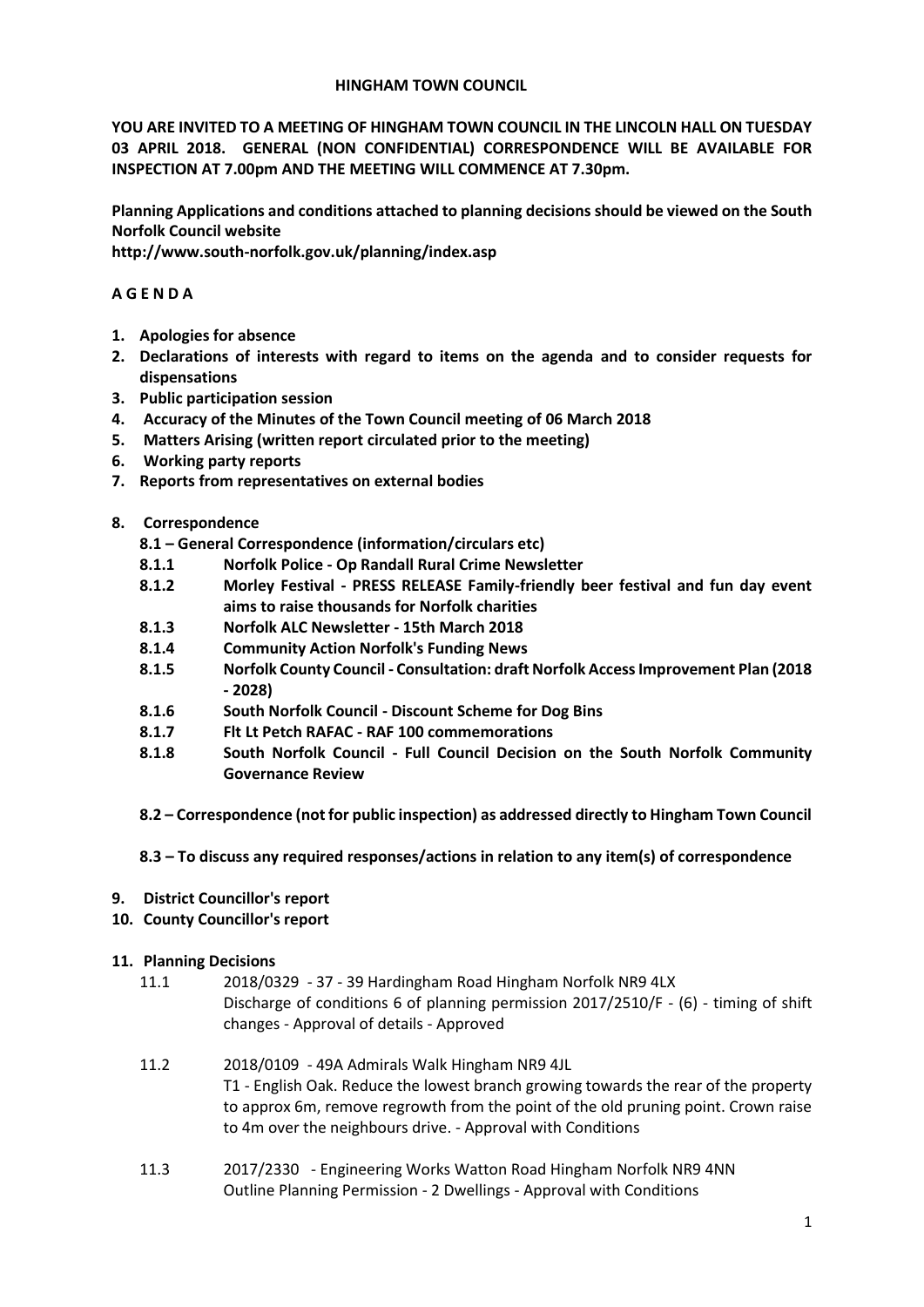**12. Planning Applications** 

**(as notified by SNC for consultation)**

**12.1 2018/0543 (and 2018/0542)- Seamere Seamere Road Hingham Norfolk NR9 4LP Erection of new single storey rear extension and alterations** 

| 122 | 2018/0531 - 7 The Fields Hingham Norfolk NR9 4JG |
|-----|--------------------------------------------------|
|     | Proposed single storey rear extensions           |

**12.3 2018/0271 - 13 The Fairland Hingham NR9 4HN Replacement of three sash windows to front elevation**

*(other applications where the Town Council is not a consultee)*

- *……* **13. Confirmation that Hingham Town Council were successful in their bid for (NCC) Parish Partnership funding to improve the Public Right of Way footpaths no's 1 and 8**
- **14. To receive and update on highway issues (advertising signage and disability access issues)**
- **15. Proposal to respond to the consultation on the Hingham Post Office opening hours**
- **16. To agree the asset register for year ending March 2018**
- **17. To discuss the Hingham Playing Feld Association proposals regarding an Anti Dog Fouling campaign (ref: Keep Britain Tidy posters)**
- **18. A reminder of the Annual Town Meeting on 17 April 2018 – all reports to be received by the Clerk by 06th April 2018 please.**
- **19. To receive an update on the Public Toilets**

## **FINANCE**

**20. To receive the draft minutes of the Finance Committee meeting of 20 March 2018**

## **21. Accounts for Payment**

| <b>ACCOUNTS FOR PAYMENT 03 APRIL 2018</b> |                                   |                             |  |
|-------------------------------------------|-----------------------------------|-----------------------------|--|
| <b>TOTAL</b>                              | <b>PAYEE</b>                      | <b>DETAILS</b>              |  |
| $E728.17$ IID RAMM                        |                                   | WAGES (726.18)              |  |
|                                           |                                   | Binbags (1.99)              |  |
| <b>£850.07 A</b> DOE                      |                                   | WAGES (827.08)              |  |
|                                           |                                   | MOBILE PHONE (£22.99)       |  |
| £565.25 EON                               |                                   | <b>STREET LIGHT ENERGY</b>  |  |
|                                           | £294.19 K AND M LIGHTING SERVICES | <b>MAINTENANCE CONTRACT</b> |  |
|                                           | £52.79 EUROFFICE                  | <b>TOILET PAPER</b>         |  |
| £470.36   HMRC                            |                                   | TAX/NI                      |  |
|                                           | £72.00 B FOREMAN                  | <b>WAGES ADMIN</b>          |  |
|                                           | £11.18 ANGLIAN WATER              | <b>FAIRLAND STANDPIPE</b>   |  |
|                                           | £10.52 ANGLIAN WATER              | <b>CEMETERY STANDPIPE</b>   |  |
| <b>£2,991.22 TOTAL</b>                    |                                   |                             |  |
|                                           |                                   |                             |  |

# **22. 'Exclusion of the Press and Public under the Public Bodies (Admission to Meetings) Act 1960 to discuss the following matters:'**

*The following items will require discussions regarding employees of the Council and are therefore confidential*